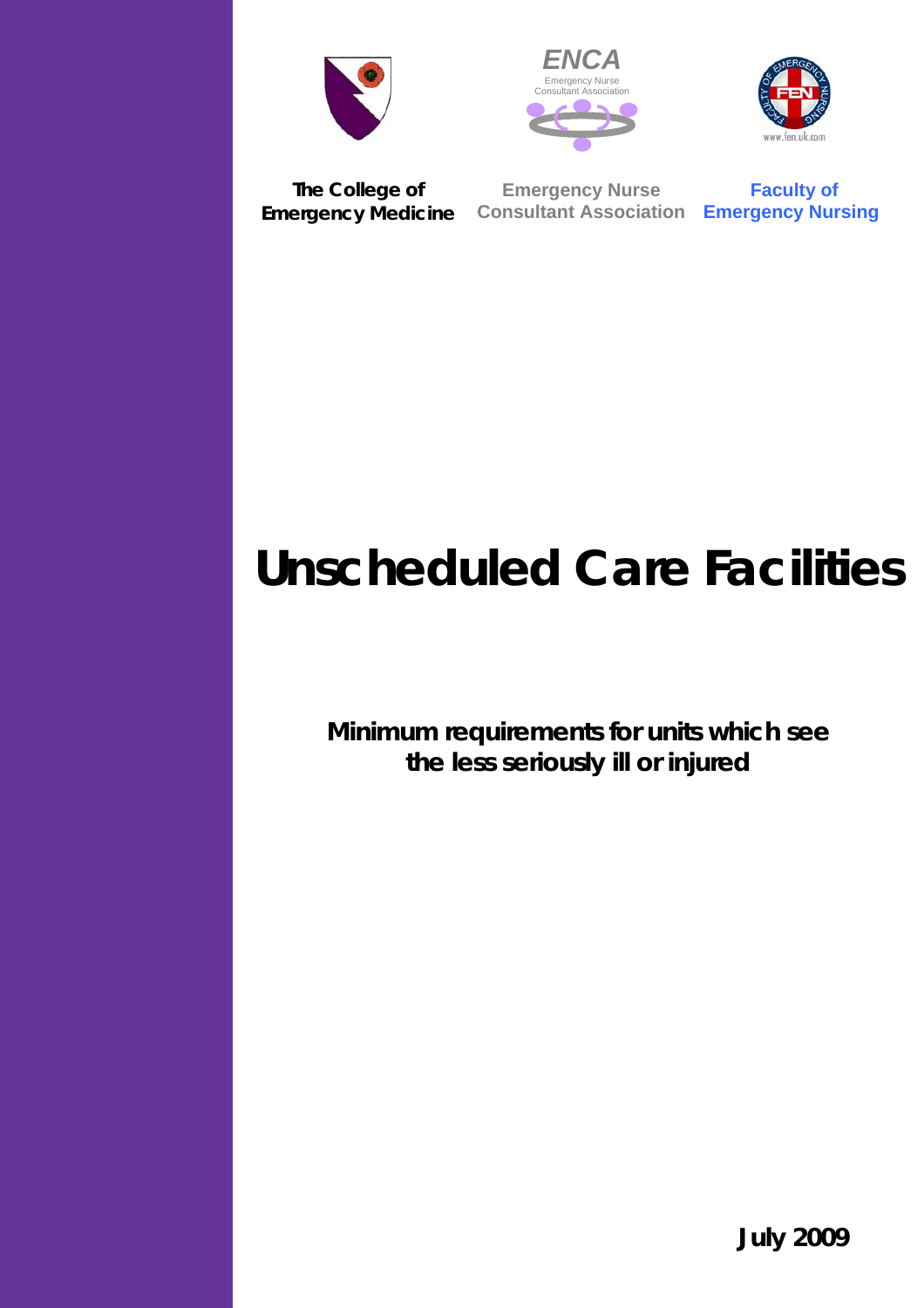## *Introduction*

In this document we set out what we consider to be the minimum requirements of units which see the less seriously ill or injured, so that they can provide safe, high quality, appropriately supervised and cost efficient care for patients. Recent DH (England) policy suggests the establishment of "Urgent Care Centres"1, which The College of Emergency Medicine has responded to by recommending that they are co-located with Emergency Departments (EDs)<sup>2</sup>.

#### *Recommendations*

Unscheduled care facilities, including minor injury units, walk in centres and urgent care centres often lack the full facilities and support services of acute trust Emergency Departments. The standards we recommend are relevant to both stand-alone units and co-located Urgent Care Facilities.

These facilities may be staffed with health practitioners, which may include, doctors, nurse practitioners, emergency care practitioners or extended scope physiotherapy practitioners; throughout this document these staff will be referred to as 'health practitioners' or HPs.

Unscheduled care facilities (UCFs) differ widely in resources, services provision and staffing, thus also the range of unscheduled work that they can safely carry out, as highlighted in The Way Ahead<sup>2</sup>. It is of paramount importance that the local population, primary care trusts and health commissioners clearly understand the limitations of a given unit and use it appropriately. UCFs reflect contemporary political change3, and may encompass amalgamated services of primary and secondary care, with shared governance. It is essential, in line with the choice agenda, that the patients' right to choose where he/she accesses care is upheld and supported. All such units are encompassed by the following fundamental standards, in

accordance with Healthcare Commission guidance (2007/08)4.

### *Principles*

- Pre-hospital staff may refer patients to UCFs, according to local agreement, but UCFs should not receive patients who are acutely ill, injured or who require full resuscitation facilities. Where acute patients self-present, staff should be competent in initial management of these patients and have protocols in place to ensure rapid transfer to the Emergency Department. UCFs should not be deemed as a 'place of safety' by ambulance services
- Training needs analysis should be undertaken to ensure the UCF staff have the requisite skills and competence
- Minimum staff education and competency requirements include:
	- o if dealing with minor injuries practical skills such as wound closure, plaster casting and cannulation
	- o history taking, examination, formulation of a diagnosis and treatment plan
	- o competency as a first responder in care of the acutely ill
	- o ILS, PLS, PILS and primary survey assessment
- HPs should be competent medical/nonmedical prescribers and policies should be agreed to support this. Where there is not a medical or non-medical prescriber on site, there must be a sufficient range of PGDs to support the treatment of common injuries and ailments, and policies in place to support this
- HPs must demonstrate competence in assessment and management of children and young people and vulnerable

 $\overline{a}$ <sup>1</sup> NHS London *A Framework for Action* July 2007

Unscheduled care facilities July 2009 2/4 <sup>2</sup> The College of Emergency Medicine *The Way Ahead 2008- 2012: Strategy and guidance for Emergency Medicine in the United Kingdom and Republic of Ireland* Dec 2008 <sup>3</sup> NHS London *A Framework for Action* July 2007

 $\overline{a}$ 4 Healthcare Commission *Not just a matter of time. A review of urgent and emergency care services in England* Sep 2008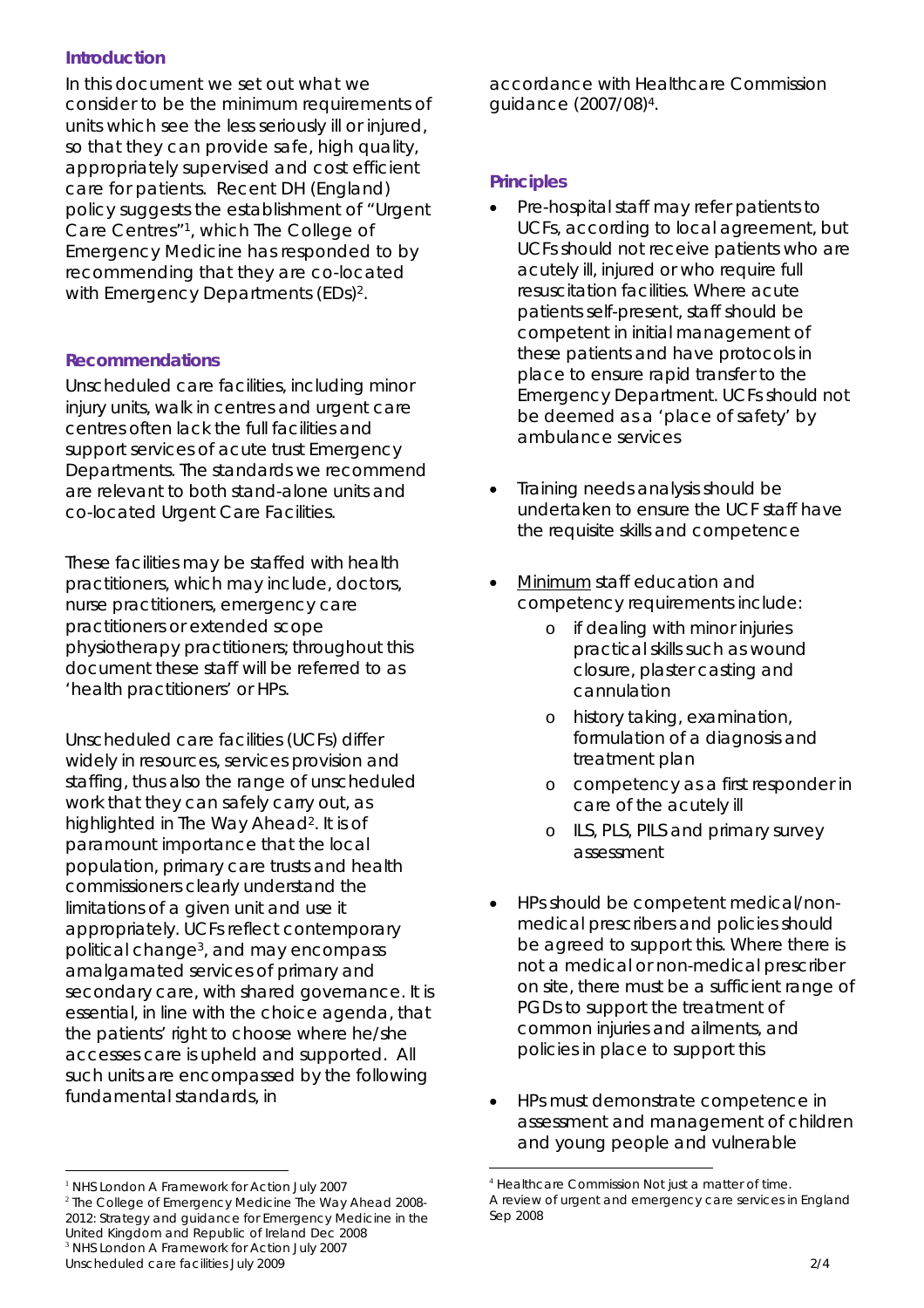groups, including mental health, learning disability clients and older people<sup>5</sup>

- All HPs must receive training in the principles of safeguarding children and identification and management of child protection issues<sup>6</sup> and vulnerable adults
- Appropriate resuscitation equipment, defibrillator and medications to treat complications of routine care, e.g. anaphylactic reactions, should be available at all units
- An identified clinical lead, for both medicine and nursing, should be responsible for ensuring adherence to governance standards
- All UCFs should have close links with their nearest Emergency Department. Digital imaging systems, e.g. PACS are desirable
- There should be clear guidance within the operational and governance policies, clearly specifying which patient groups or conditions can be treated in the unit and which patients require transfer to the Emergency Department, or to another specialist unit. These guidelines should be agreed with primary and secondary care providers and the local ambulance trust to ensure that there is no compromise in patient care
- Local policies should consider that HPs working within a UCF should have referral rights to agreed clinical specialties, social care facilities, community therapy services e.g. Intravenous antibiotics and translating services in order to enhance the patient experience wherever possible. HPs should also have referral rights to GP practices for primary care appointments, as appropriate
- Appropriate procedures should be in place with local ambulance trusts to ensure timely response and transfer according to clinical need
- HPs should work to agreed national guidance according to patient type, e.g. NICE7
- Provision should be made for protected teaching and clinical supervision for all HPs to maintain competence
- It is recommended that consideration is given to HPs rotating to either an acute secondary care department or a primary care facility to ensure enhanced clinical facilitation and continued clinical competence. It is desirable for this life long learning to occur at agreed intervals, in accordance with professional appraisals and for an agreed time frame
- Demographic data on the number and nature of attendances and clinical documentation should be kept in accordance with national criteria
- Data on the number and nature of attendances and clinical documentation should be kept in accordance with national criteria, supporting Payment by Results and the Summary Care Record
- Regular clinical audit of unscheduled care facilities and Emergency Departments should be integrated into the governance review
- Service user involvement is recommended to influence and maintain optimum service delivery.

 $\overline{a}$ 

 $\overline{a}$ 

<sup>5</sup> Royal College of Paediatrics & Child Health *Service for Children in Emergency Departments: Report of the Intercollegiate Committee for Services for Children in Emergency Departments* April 2007<br><sup>6</sup> Institute of Innovation and Improvement, NHS *Focus on* 

*Young People and Children: Emergency & Urgent Care Pathway* 2008

<sup>7</sup> NICE *Triage, assessment, investigation & early management of head injury in infants, children & adults [CG56]* September 2007